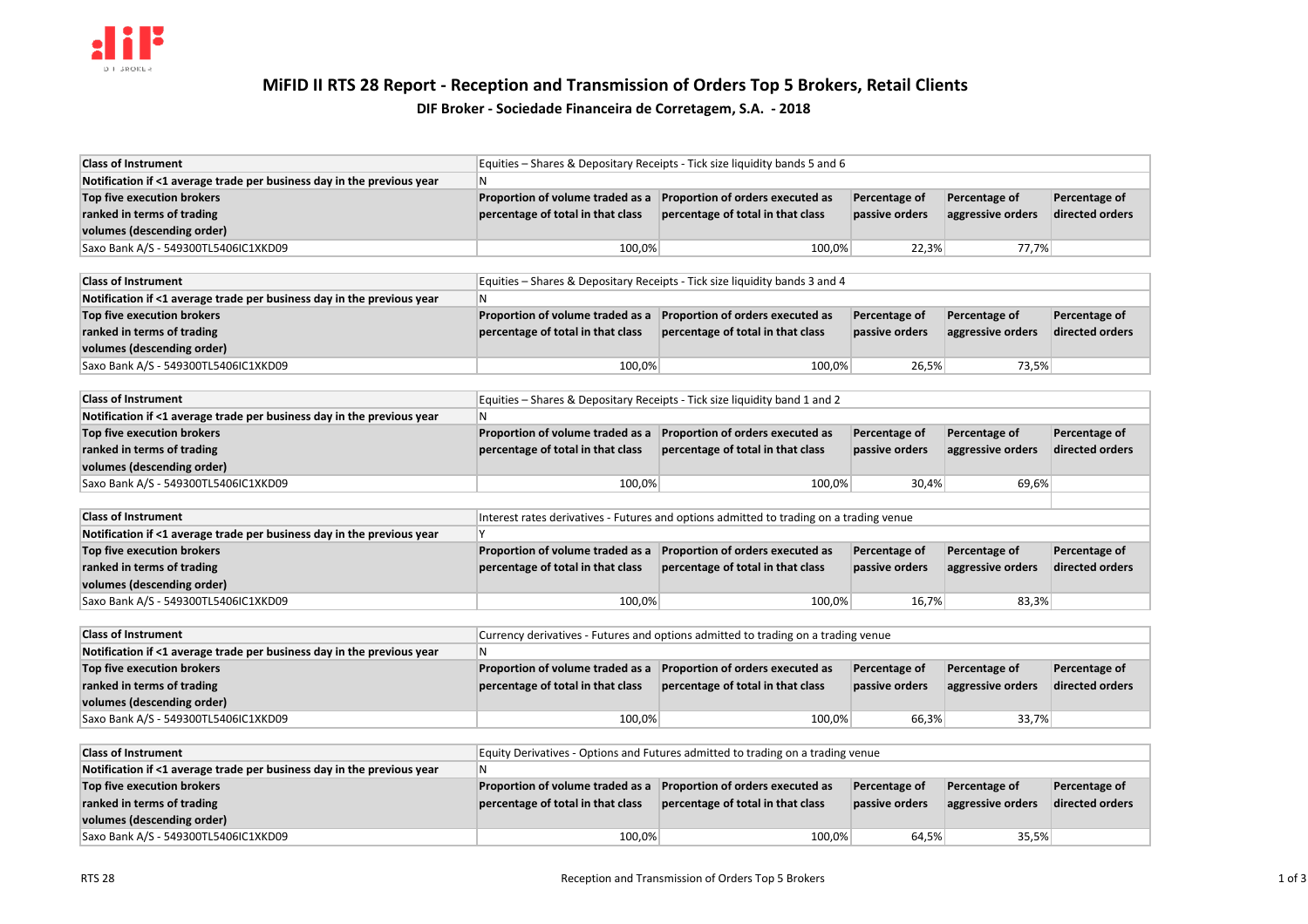| <b>Class of Instrument</b>                                             | Securitised Derivatives - Warrants and Certificate Derivatives |                                   |                |                   |                 |
|------------------------------------------------------------------------|----------------------------------------------------------------|-----------------------------------|----------------|-------------------|-----------------|
| Notification if <1 average trade per business day in the previous year | IN.                                                            |                                   |                |                   |                 |
| Top five execution brokers                                             | Proportion of volume traded as a                               | Proportion of orders executed as  | Percentage of  | Percentage of     | Percentage of   |
| ranked in terms of trading                                             | percentage of total in that class                              | percentage of total in that class | passive orders | aggressive orders | directed orders |
| volumes (descending order)                                             |                                                                |                                   |                |                   |                 |
| Saxo Bank A/S - 549300TL5406IC1XKD09                                   | 100,0%                                                         | 100,0%                            |                |                   |                 |

|                                                                        | Commodities derivatives and emission allowances Derivatives - Options and Futures admitted to trading on a trading venue |                                   |                |                   |                 |
|------------------------------------------------------------------------|--------------------------------------------------------------------------------------------------------------------------|-----------------------------------|----------------|-------------------|-----------------|
| <b>Class of Instrument</b>                                             |                                                                                                                          |                                   |                |                   |                 |
| Notification if <1 average trade per business day in the previous year | IN.                                                                                                                      |                                   |                |                   |                 |
| Top five execution brokers                                             | Proportion of volume traded as a                                                                                         | Proportion of orders executed as  | Percentage of  | Percentage of     | Percentage of   |
| ranked in terms of trading                                             | percentage of total in that class                                                                                        | percentage of total in that class | passive orders | aggressive orders | directed orders |
| volumes (descending order)                                             |                                                                                                                          |                                   |                |                   |                 |
| Saxo Bank A/S - 549300TL5406IC1XKD09                                   | 100,0%                                                                                                                   | 100.0%                            | 34,9%          | 65,1%             |                 |

| <b>Class of Instrument</b>                                             | Contracts for difference          |                                   |                |                   |                 |
|------------------------------------------------------------------------|-----------------------------------|-----------------------------------|----------------|-------------------|-----------------|
| Notification if <1 average trade per business day in the previous year | N                                 |                                   |                |                   |                 |
| Top five execution brokers                                             | Proportion of volume traded as a  | Proportion of orders executed as  | Percentage of  | Percentage of     | Percentage of   |
| ranked in terms of trading                                             | percentage of total in that class | percentage of total in that class | passive orders | aggressive orders | directed orders |
| volumes (descending order)                                             |                                   |                                   |                |                   |                 |
| Saxo Bank A/S - 549300TL5406IC1XKD09                                   | 100,0%                            | 100,0%                            | 25,8%          | 74,2%             |                 |

| <b>Class of Instrument</b>                                             | Exchange traded products (Exchange traded funds, exchange traded notes and exchange traded commodities) |                                   |                |                   |                 |
|------------------------------------------------------------------------|---------------------------------------------------------------------------------------------------------|-----------------------------------|----------------|-------------------|-----------------|
| Notification if <1 average trade per business day in the previous year | N                                                                                                       |                                   |                |                   |                 |
| Top five execution brokers                                             | Proportion of volume traded as a                                                                        | Proportion of orders executed as  | Percentage of  | Percentage of     | Percentage of   |
| ranked in terms of trading                                             | percentage of total in that class                                                                       | percentage of total in that class | passive orders | aggressive orders | directed orders |
| volumes (descending order)                                             |                                                                                                         |                                   |                |                   |                 |
| Saxo Bank A/S - 549300TL5406IC1XKD09                                   | 100,0%                                                                                                  | 100,0%                            | 32,1%          | 67,9%             |                 |

| <b>Class of Instrument</b>                                             | Other                             |                                   |                      |                   |                 |
|------------------------------------------------------------------------|-----------------------------------|-----------------------------------|----------------------|-------------------|-----------------|
| Notification if <1 average trade per business day in the previous year | l N                               |                                   |                      |                   |                 |
| Top five execution brokers                                             | Proportion of volume traded as a  | Proportion of orders executed as  | <b>Percentage of</b> | Percentage of     | Percentage of   |
| ranked in terms of trading                                             | percentage of total in that class | percentage of total in that class | passive orders       | aggressive orders | directed orders |
| volumes (descending order)                                             |                                   |                                   |                      |                   |                 |
| Saxo Bank A/S - 549300TL5406IC1XKD09                                   | 100,0%                            | 100,0%                            | 28,6%                | 71,4%             |                 |